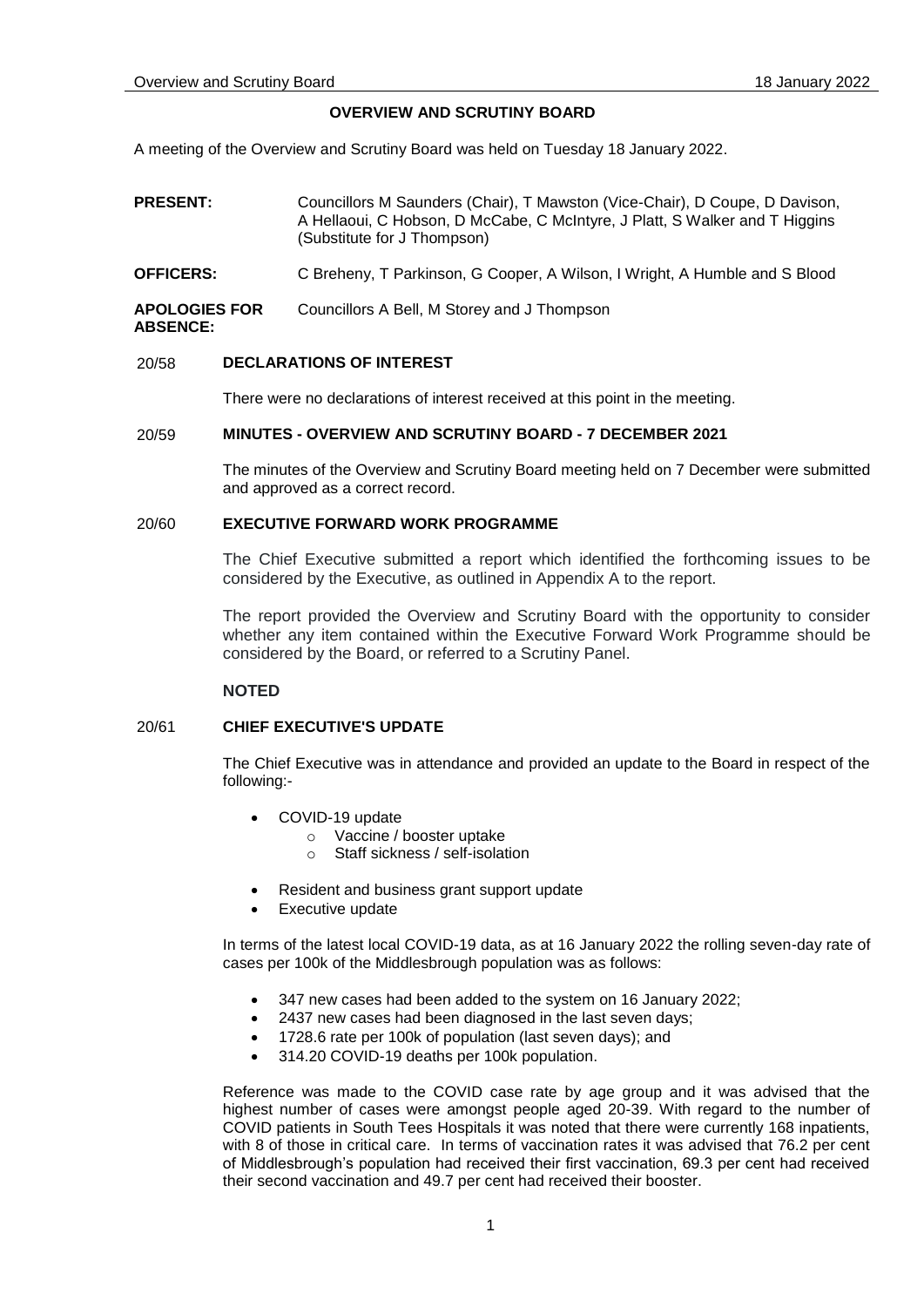#### **Tuesday 18th January, 2022**

In terms of staff sickness and self-isolation rates it was advised that COVID-related sickness currently accounted for 44 per cent of all staff sickness and 2 per cent of staff were currently either self-isolating or shielding.

An update was provided in respect of resident and business grant support and it was advised that approximately 30 per cent of Revenues Services staff had been redirected to administer grants. The collections team had been significantly reduced and more experienced officers had been utilised to deliver grants. The service had been working at pace for 2 years; overseeing 25+ grants and variations, paying out £50m+ to approximately 3,500 businesses and 50,000 residents alongside numerous regulatory changes. In addition staff fatigue, COVID, stress-related sickness and other factors had all impacted on the service.

In terms of Council Tax collection it was advised that collection remained extremely challenging with an increasing number of residents who 'couldn't / wouldn't pay' alongside a strong reluctance to engage with the service. There was also an increased number of wards where payment problems and non-payers had worsened. Collection continued to be of the highest priority with additional staff recruited, though 50 per cent of Revenues Services staff had less than 18 months experience.

In relation to the Executive decisions taken recently it was noted that a number of reports had been considered. These included; approval of the Digital Inclusion Strategy; approval of the Corporate Crisis Policy; approval of the Elected Members Small Scheme Allocation and the Whortlton Road Industrial Estate Disposal.

A number of reports were expected to be considered by Executive in February 2022 and these included; An update on progress to date within Children's Services; a proposal to extend existing town-wide PSPO and CCTV Provision; Demolition of Slam Nightclub; Strategic Plan Refresh; Revenue and Capital Budget Projected Outturn position as at Q3 2021/2022; Strategic Plan 2021-24 Progress at Q3 2021/22; NAVSH Peer Review of Middlesbrough's Virtual School and Amends to Taxi Licensing Policy.

The Chair thanked the Chief Executive for his excellent briefing and contribution to the meeting.

## **NOTED**

## 20/62 **SCRUTINY CHAIRS UPDATE**

The Scrutiny Chairs/Vice Chairs provided updates in respect of the work undertaken by their respective panels since the last meeting of the Board.

## **NOTED**

# 20/63 **THE ADULT SOCIAL CARE AND SERVICES SCRUTINY PANEL - FINAL REPORT - THE RECRUITMENT AND RETENTION OF STAFF WITHIN ADULT SOCIAL CARE**

The recommendations to be submitted to the Executive were:

- A) That further work regarding the introduction of a one off financial incentive payment (termed "Golden Hello") be undertaken with Human Resources, and a further report be submitted to the Leadership Management Team. Consideration to be given to the payment amount; terms and conditions; and the potential impact upon existing staff. Work to be completed by Spring/Summer 2022.
- B) That exploratory work regarding the introduction of a Recruitment and Retention payment continue to be undertaken with Human Resources. Introduction of this payment would need to be in alignment with the Council's existing policies and other similar structures within the authority (e.g. Children's Services). Work to be completed by mid-2022.
- C) That further consideration be given to the restructuring of Adult Social Care; examining the roles of Social Workers and Occupational Therapists as part of this. Exploratory work to be undertaken with regards to roles; impact on existing staff and terms and conditions; salary column grading; and clear routes for career progression.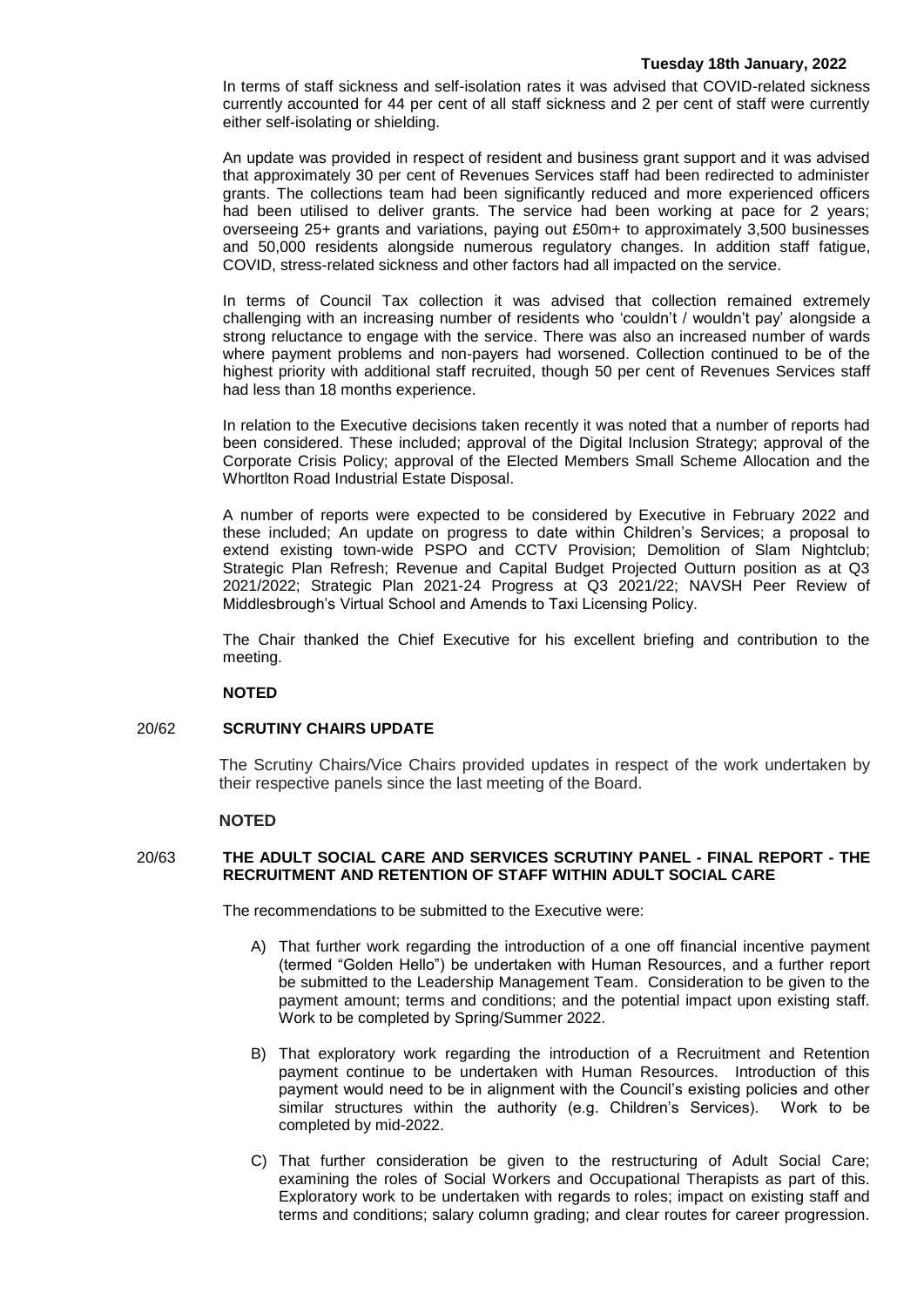Update to be provided to the panel by Autumn/Winter 2022.

- D) That consideration be given to undertaking activities which raise awareness of and promote the role of social work within Middlesbrough Council. Specific work could be carried-out with Teesside University to encourage students to remain in Middlesbrough and apply for roles at the Council following completion of their degree programmes. Online events could also be offered to provide information and Frequently Asked Questions opportunities with current Social Workers. Update to be provided to the panel by Autumn/Winter 2022.
- E) That, in order to both promote the good work of Adult Social Care and the benefits of working for Middlesbrough Council, publicity be placed in as many news and media outlets as possible, e.g. 'Love Middlesbrough' magazine and the Council's social media platforms. Initial work to be completed by Spring 2022, however, this should be an on-going orchestrated campaign involving the Council's media team.
- F) That, in order to raise awareness of the roles of Social Workers and Social Care Workers, an online learning module be created and implemented on Middlesbrough Learns for all Elected Members and Council staff. This could provide a route into a potential 'refer a friend' scheme. Work to be completed by Autumn/Winter 2022.

**AGREED** that the findings and recommendations of the Adult Social Care and Services Scrutiny Panel be endorsed and referred to the Executive.

## 20/64 **MEDIUM TERM FINANCIAL PLAN / BUDGET CONSULTATION**

The Director of Finance and the Head of Financial Planning and Support were in attendance at the meeting to brief the Board on the latest Medium Term Financial Plan (MTFP) position, including the effects of the Provisional Local Government Finance Settlement, and other changes since the last reported position, which would form the basis for the Budget Report.

The Director of Finance delivered a presentation, which covered the following topics:

- Setting the scene of the Council's finances;
- Key points 2022/2023 Budget;
- Last reported MTFP position as at November 2021;
- Changes since November position built into latest version of MTFP From provisional LGFS / other;
- LGFS inflation contingencies;
- Increased reserves rationale;
- Local Government Finance Reform;
- Capital Projects;
- Members' general responsibilities in setting the budget;
- The timeline for budget setting;

It was indicated that the share allocated to Children's Social Care had increased from 13 % of the total net budget in 2010/2011, to 32 % in 2020/2021; Adult Social Care had also increased from 27 % to 35% in that same period. In turn Central Services' percentage share of the net budget had decreased from 31% to 14% since 2010/2011. The proportion of budget allocated to all of the other Council services, which included Environment and Regeneration, had seen a reduction from 29 % to 19 % of the Council's net budget. In 2010/11 the Council's net budget had been £133.6m and in 2021/2022 it was £116.4m. Over the last 11 years the Council had received £16m less, not accounting for inflation and a higher proportion of funding had to be spent on statutory Children's and Adult Social Care Services.

A number of key points were made in respect of the 2022/2023 Budget as follows:-

- Proposals for spending and income for 2022/23 had been developed to support continued delivery of the Mayor's strategic priorities
- To deliver these priorities, we needed to protect frontline services and preserve our capacity to deliver major improvement programmes and projects
- Investment provided, including for increased employers NI costs, ongoing Covid19 effects, Children's Care, Adult Social Care Living Wage, car parking &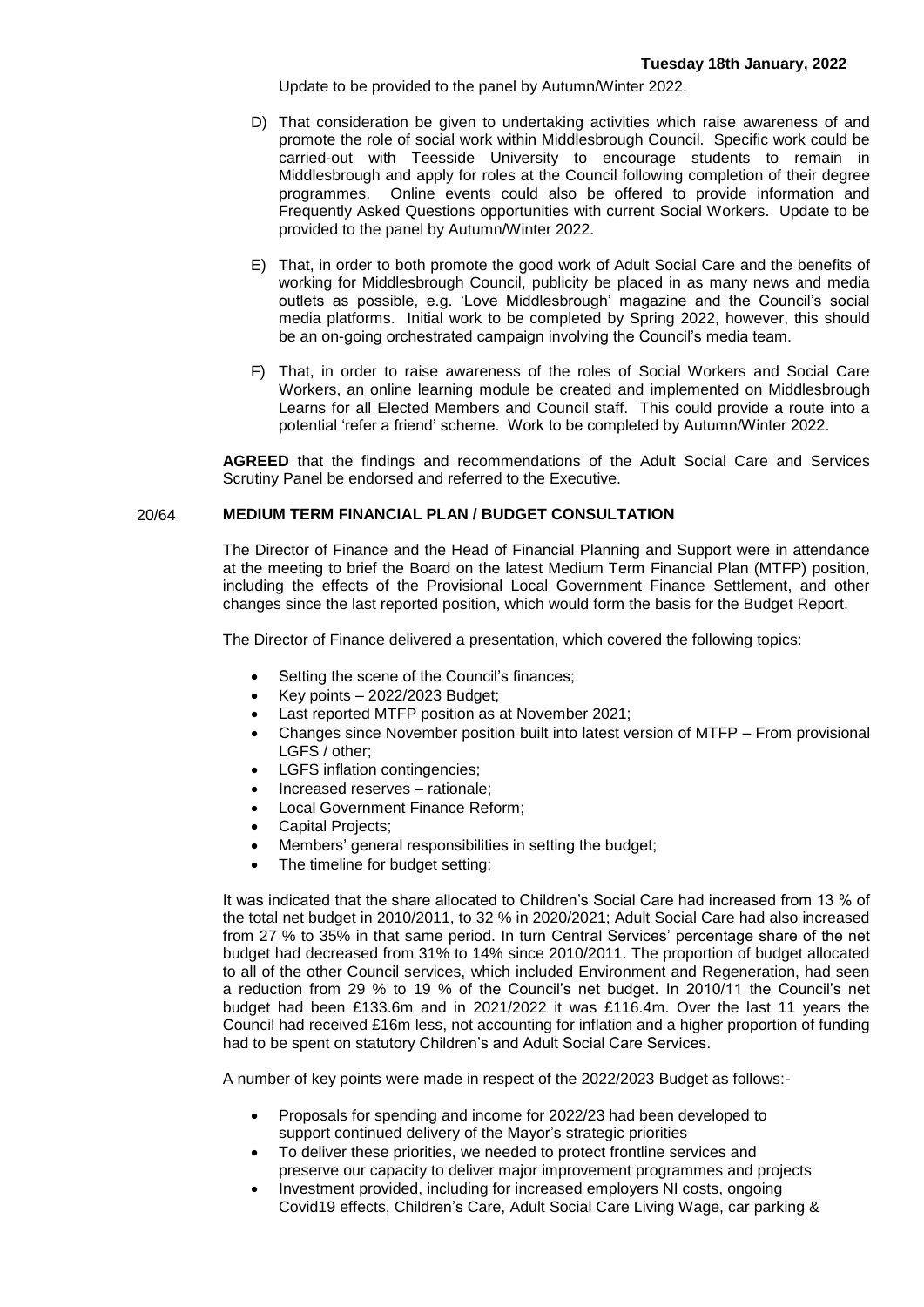crematorium income shortfalls, energy inflation, Street Wardens, and borrowing costs for capital investment

- No service cuts or budget savings had been assumed
- The previous year's saving target re: reducing staff mileage paid had been fully removed
- A total Council Tax rise of 2.99% (within Government referendum limits) was proposed (comprising a 1.99% general increase, and a 1.00% Adult Social Care precept - precept applied to Council Tax as per Government recommendation to help to pay for the increased costs of Adult Social Care services). The proposal was currently out to public consultation.
- A lower Council Tax increase would require service cuts and/or reduced investment, a higher increase would mean potentially more funding available for additional investment.

It was explained that following submission of the proposed budget report to Full Council in November, the Provisional Settlement for 2022/2023 was received from Central Government, which changed the assumptions slightly. The Settlement was welcomed and improved upon when compared with the previous Medium Term Financial Plan (MTFP) assumptions, with the key changes being as follows:-

- A new one off Services grant had been awarded (£3.172m for Middlesbrough)
- There had been a continuation of Adult & Children's Social Care grant funding, and also an additional grant for 2022/23 of £2.204m for Middlesbrough
- Market Sustainability & Fair Cost of Care grant (£512k for Middlesbrough)
- New Homes Bonus Grant for 2022/23 only (£773k for Middlesbrough)
- Lower Tier Services Grant for 2022/23 only (£300k for Middlesbrough)
- Improved Better Care Fund grant increased by inflation
- Revenue Support Grant increased by inflation
- Increased NNDR Section 31 grant income
- Troubled Families grant assumed now to continue rather than 'fall off' (not part of provisional LGFS, but based on Government indications)
- Creation of additional inflation contingencies
- Amendment to MTFP amounts for Kerbside Recycling Contract re-tender
- The net position resulting from the additional money received via the LGFS, setting aside the provisions for inflation has been the creation of £495k budget for Service Investment on a recurring basis.
- Removal of remainder of Covid Scarring budget from 2023/24 as funding now provided elsewhere
- £300k of Children's Services additional MTFP support b/fwd from 2024/25 to 2022/23
- Contingency for future Council Tax/Business Rates losses from 2022/23
- Changes to planned use of Reserves

In terms of inflation contingencies it was advised that the additional funding provided within the LGFS over and above that anticipated had been used to create contingencies to address potential inflation rises in the following areas of expenditure:-

- Pay award £450k contingency to provide for pay award up to a maximum of overall of 2.5% (MTFP already includes provision for 2% assumed pay award). Every 1% of pay award costs approximately £900k
- Energy contingency of further £215k (this is in addition to £371k already provided for in MTFP)
- General supplies and services contingency of £459k (this is on top of £1.4m already provided for in MTFP for contractual inflation)
- Vehicle fuel contingency of £51k
- Food contingency of £53k
- Agency staff contingency of £123k
- Increased Adult Social Care Costs contingency of £1,604k
- Increased Children's Care costs contingency of £545k

In terms of creating increased reserves it was explained that the rationale was that there was a need for the Council to ensure prudent financial planning, to create sufficient contingency to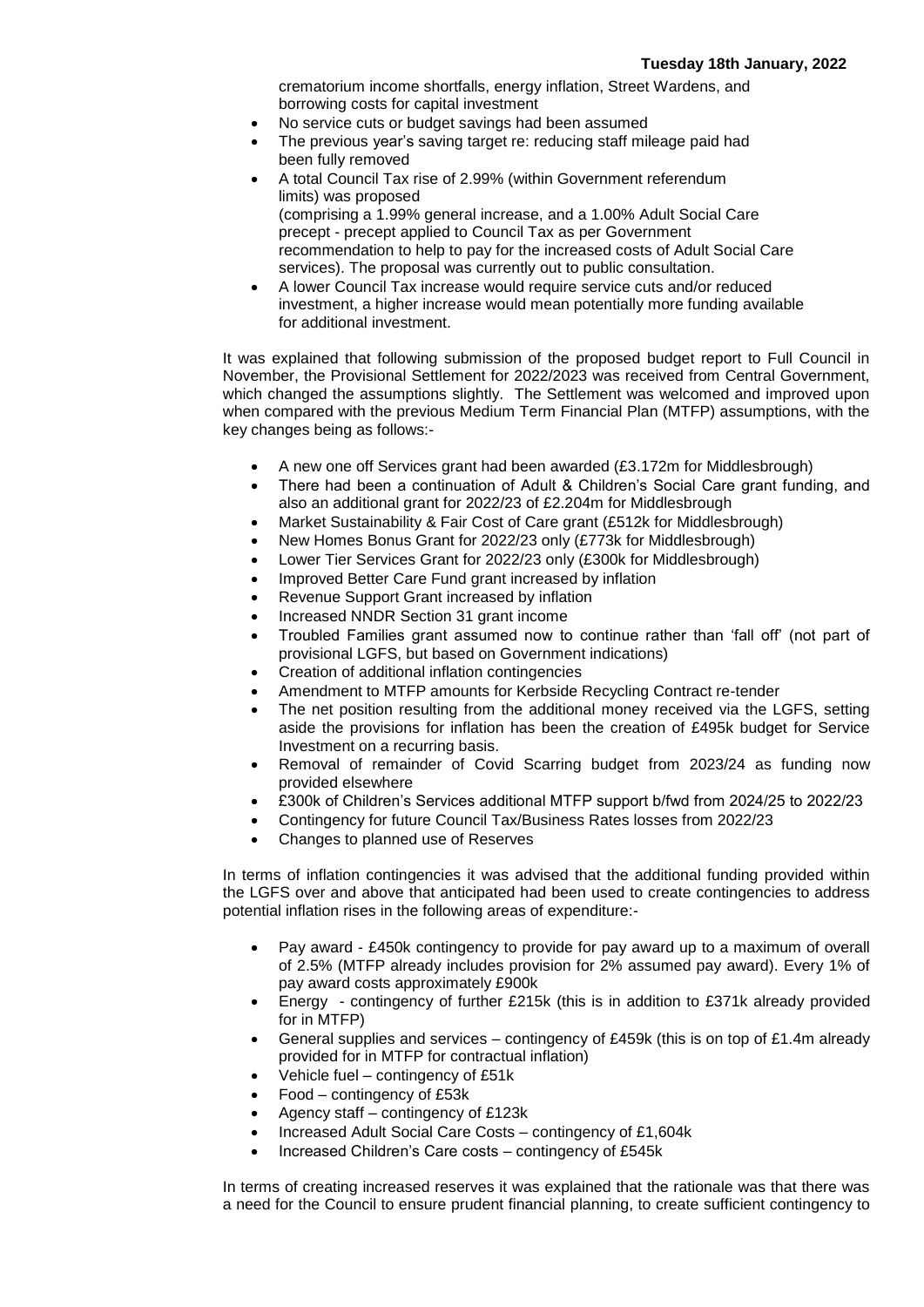#### **Tuesday 18th January, 2022**

cover increased inflation; uncertainty around the level of the pay award; the anticipated Local Government Finance Reforms; the lack of clarity around the level of Government Grant provision going forward; the unknown impact of Health and Social Care reform; the ongoing effects of Covid-19, both on the Council and the wider economy and the need to smooth the available budget across the MFTP period. In light of the above it was advised that there was a need to ensure a reasonable increase in the Council's levels of financial reserves to protect us against the issues highlighted.

With regard to Local Government Finance Reform it was explained that a new Government Department had been created – DLUHC and they had renamed the Fair 72Funding Reform the Local Government Finance Reform. It was likely that these reforms would come into effect from 2023/24 onwards. It had been indicated that the Funding Reforms would be linked to 'levelling up' but as of yet that had not been clearly defined. Indications had, however been given that there would be transitional arrangements in place to protect authorities that would lose out on funding. In the worst case scenario Middlesbrough could lose the £3.172m service grant awarded in 2022/23 and therefore there was a need to ensure the appropriate level of reserves were made available. There continued to be a need for business rates to be reset but it was unclear at this stage what that would look like. The Health and Adult Social Care Bill reforms would have an impact, although this was yet to be clarified. More clarity was needed around the ongoing grant support that would be available in the future to the Council and as always the preference was for multi-year settlements / earlier settlements to be awarded.

Information was provided in respect of the Capital Projects that would be coming up over the next few years. It was noted that the Capital Programme for the period 2020/21 to 2023/24 totalled £240m, of which £118m was Council investment and £122m of external funding.

In terms of responsibilities for setting the budget, it was explained that the Section 151 Officer's responsibility was to propose and certify that a budget was balanced. In terms of Elected Members, responsibility was focused on working positively towards setting a balanced budget, which was a legal responsibility and not optional for the Council. It was commented that Members had contributed positively to the process this year.

Regarding the budget setting timeline, the legal cut-off point for setting the budget was 11 March 2022. Following consideration, the budget report would be submitted to Executive on 14 February 2022 for endorsement, and then subsequently to Council on the 23 February 2022 for approval.

Following the presentation, the Chair thanked the Finance Director for the presentation and Members of the Board were afforded the opportunity to ask questions.

A Member made reference to the provisional and assumed financial figures referenced during the presentation and it was queried whether the Council had yet received the Council had received the actual settlement from the Government. In response the Director of Finance advised that the Council had received the provisional settlement from the Government. It was anticipated that these figures would be confirmed later this month but it was unlikely the figures would change.

A Member made reference to the money initially set aside for the re-tendering of the Kerbside Recycling Contract, which was no longer needed and it was queried whether this meant there was additional funding available. In response it was advised that the monies had been taken from that service budget and used for general reserves / inflationary pressures.

A Member referred to the creation of £495k budget for Service Investment and queried whether given that many people were currently struggling with inflationary pressures / high energy costs would it not be better to use this funding to reduce the Council Tax increase by 0.5% or 1 %. In response the Director of Finance advised that a 1 % reduction in Council Tax equated to approximately £600k. It was a legitimate option that the Council could consider. From a financial perspective it was not be the better option, however, it was a political decision for Full Council to consider.

A Member made reference to the Council's finances more generally and queried whether from a financial perspective the Council was in a healthy position. In response the Director of Finance advised that the Council was in a secure position. The Council was not in a healthy position as the based on the level of demand in the town it was the Director of Finance's view